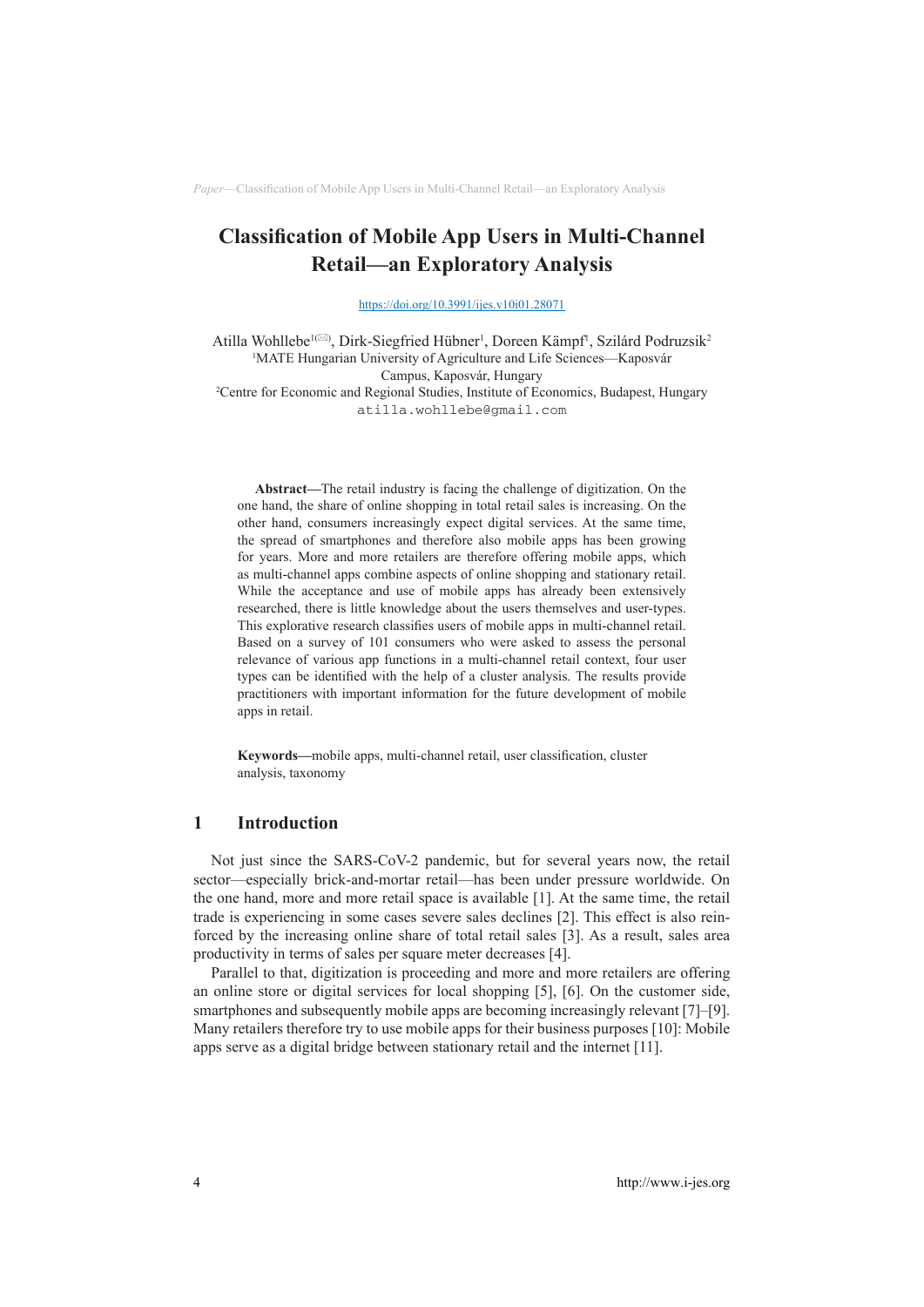The acceptance of mobile apps in general has already been extensively researched. Corresponding findings also exist for the retail sector in particular. However, little is known about the different types of users in the context of mobile apps in multi-channel retail. At the same time, existing research on apps and app usage indicates that different user types might exist:

In multi-channel retail, apps can be differentiated according to whether they function primarily as an online store or as a digital shopping assistant for stationary shopping [12], [13]. Other distinctions also exist, such as between money-saver apps, shopping-convenience apps, and loyalty apps [14]. Richter [15] notes a connection between lifestyle and app use. Children's use of mobile devices appears to be related to the socio-demographic environment in which they grow up [16]. In the field of education, there are calls to consider different user types in app development to better meet user expectations [17].

Therefore, this research project aims to develop a taxonomy for users of mobile apps in multi-channel retail by means of an explorative approach. First, existing findings on mobile apps in retail and classifications in the mobile app context are considered. Subsequently, a cluster analysis is carried out on the basis of a consumer survey. Thereby different types of users will be identified and presented. The work closes with implications for practice and identifies potential research gaps.

# **2 Literature review**

#### **2.1 Consumers using mobile apps in retail**

The use of mobile apps in retail by consumers has been extensively researched in the past. Selected findings are presented below.

In principle, the use of mobile apps by consumers in retail depends on many factors. It should be mentioned that not only the app itself but also the context in which it is used plays a decisive role: mobile apps are used particularly in high involvement product categories or by young men preferably when shopping [18].

A key factor in determining willingness to use mobile apps is the extent to which consumers can achieve time savings or practical benefits [19]. For example, app users expect individualized offers via the app [20]. In addition, not only the functionality of the app itself, but also the service offered by a retailer, for example, plays a role [21]. Thus, the perceived ease of use of an app per channel—online shopping or stationary retail—also affects channel preferences and future purchasing intentions [22].

The influence of the retailer itself or its offered services as researched by Rosa [21] is also emphasized by further research results: Among other things, the image of a retailer is also identified as a driver for app adoption and app usage [23]–[25].

On the other hand, the influence of innovative functionalities is highly controversial: On the one hand, there are consumers who enjoy trying out innovations in an app context [26]. Furthermore, augmented reality technologies, for example, can provide added value for app users [27]. Nevertheless, a pure focus on innovative functionality for the sake of innovation is not sufficient: the focus must be on efficiency gains and convenience from app users [28], [29].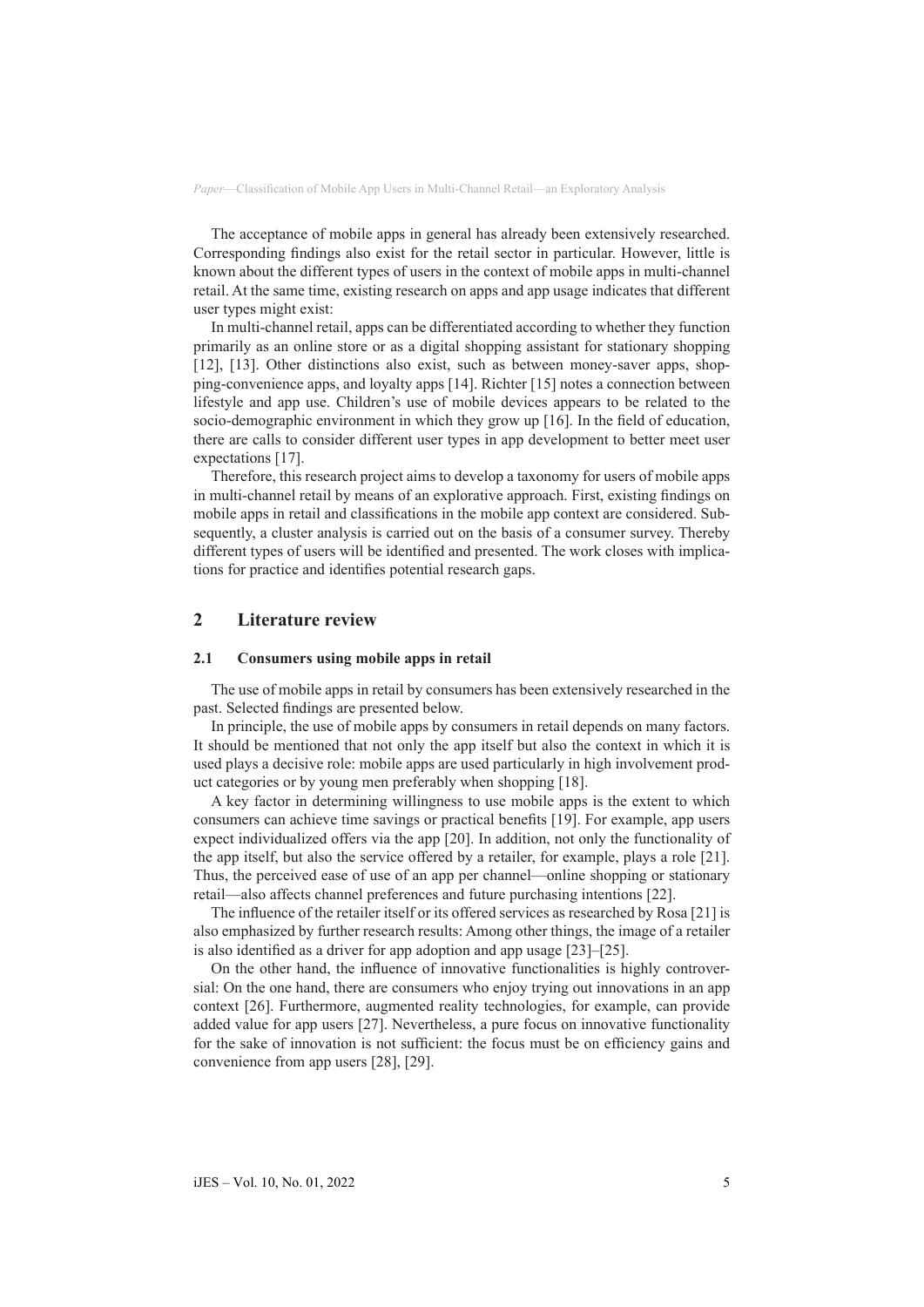In multi-channel retailing, this means that an app should offer more functionality than pure online shopping [13], [30]. There is evidence that consumers want to use mobile apps in retail as digital shopping assistants [12]. [31] state in this regard that a mobile app in multi-channel must be more than just a sales channel. For example, they suggest retail-related services that should be able to be used or purchased via a mobile app.

In summary, the literature to date shows that some consumers expect a mobile app in retail to be primarily an online store, while others seem to expect an app that also helps them with their stationary retail purchases, for example through services or special offers [12], [30]–[32]. Still other users seem to enjoy trying out innovative functionality [26], [27]. These findings indicate that user expectations of mobile apps in retail and multi-channel retail are quite heterogeneous. There seem to be different types of users.

#### **2.2 Classifications in the mobile app context**

Based on the existing findings on mobile apps in retail, it can be said that there seem to be different types of usage. This raises the question to what extent users have already been classified according to usage types. In the following, existing literature will therefore be examined to what extent corresponding classifications have already been considered in the mobile app context.

With regard to the analysis of mobile app traffic, the evaluation of 142 million events using unsupervised clickstream clustering yields several clusters of usage types: For example, dormant users and hostile chatters are identified for a social mobile app [33].

App reviews in the major app marketplaces have also been frequently classified: For example, text mining methods can be used to identify critical reviews [34]. Based on such classifications, appropriate labels can be assigned to prioritize app reviews for further processing [35]. Such classifications can also be useful for extracting user requirements for app development: insights into on-functional requirements can be extracted from app reviews [36], [37].

Classification methods are also used to classify apps themselves: In the educational context, 177 apps affiliated with Australian universities are divided into different categories, including study management, navigation apps, augmented reality apps [38]. A clustering approach of mobile apps in retail in the German market identifies three different types of mobile apps. Based on an analysis of the functions of 25 mobile retail apps, these are grouped into money-saver apps, shopping-convenience apps and loyalty apps using a cluster analysis [14].

Particularly relevant for this presentation are the identification of clusters in the context of users and usage: Smartphone users can be divided into consumers with no specific motives, function pursuing consumers and other conscious consumers [39]. Similar findings can be made for the use of apps: Users of the Dating App Tinder can be divided into four psychological clusters—regulated, regulated with low sexual desire, unregulated-avoidants, unregulated-highly motivated [40]. In the context of an alcohol-harm reduction mobile app, for example, trackers, cut-downers and noncomitters can be distinguished [41]. A classification of mobile app usages styles comes to the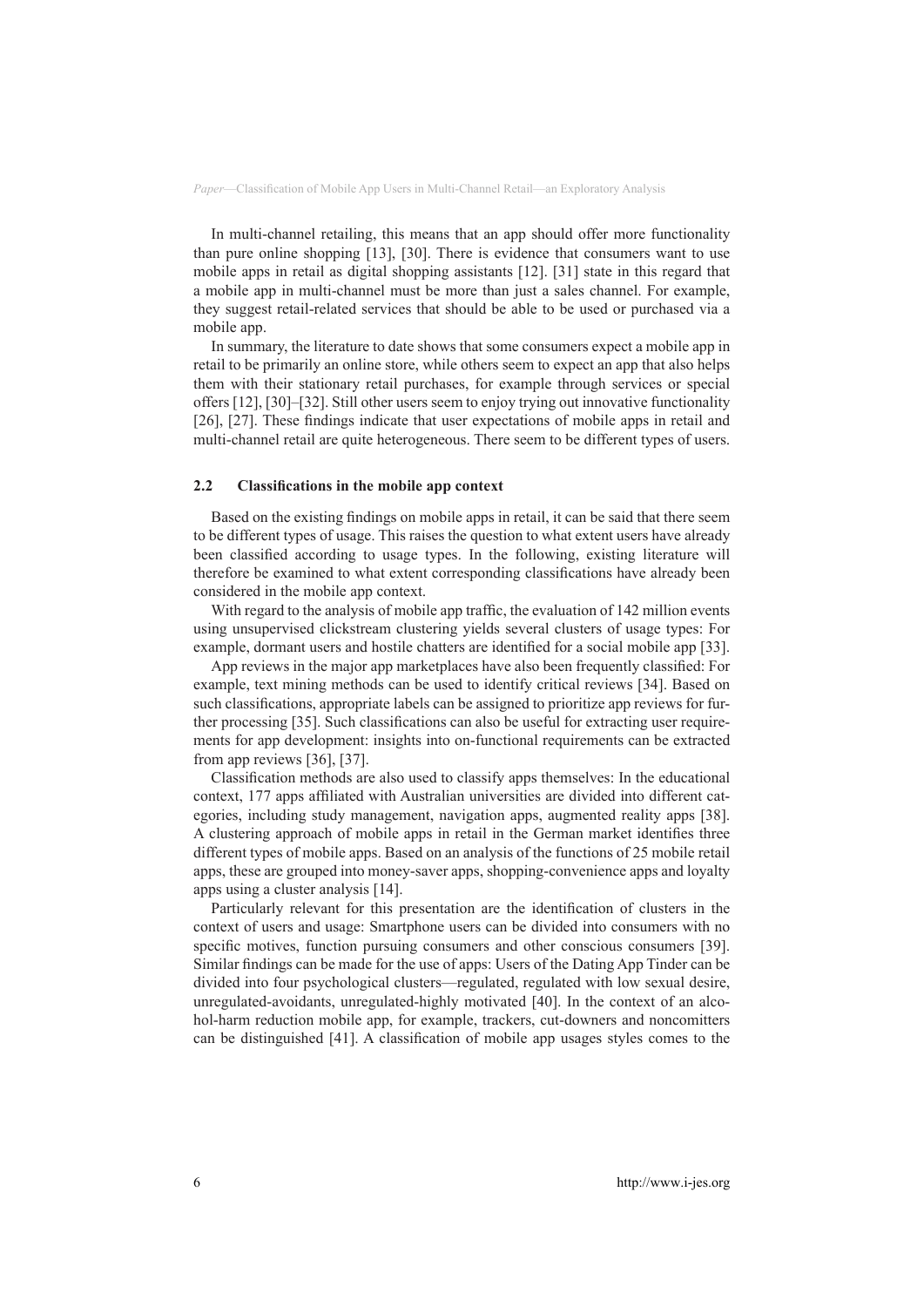conclusion that the type of app usage is influenced by the lifestyle of the respective user [15].

In summary, the research results also indicate that there are probably different user classifications for mobile apps in multi-channel retail. At the same time, no findings on specific clusters appear to be available so far.

## **3 Material and methods**

#### **3.1 Survey design**

There's only little knowledge about the existence different user types of mobile apps in multi-channel retail. Therefore, this paper uses an explorative approach, trying to identify different types of app users in multi-channel retail. For this purpose, a survey among consumers will be conducted. Bases on their answers, consumers will then be divided into different groups based on how they rate the relevance of different app functionalities.

The survey first collects the usage habits of the respondents asking about the frequency of internet use, smartphone use and internet use on mobile devices as well as affinities to online shopping and online shopping via mobile devices in particular.

Secondly, the consumers should rate the following functionalities of mobile apps in multi-channel retail by their perceived relevance:

- Online shopping and delivery
- Online shopping and pick-up in-store
- In-store shopping and delivery
- Notifications with discounts and special offers
- Viewing current advertising brochures
- Mobile payment in-store
- In-app loyalty card deposit
- Digital shopping list
- In-store navigation
- Product availability check

In order to avoid the tendency to the centre, a scale from 1 to 6 is employed to grade the importance per functionality [42, p. 330f.]. The list the functionalities is based on currently typical features of the most popular mobile apps from the multi-channel retail context and has already been used to classify mobile apps in retail [14]. The online survey is conducted in the first half of 2020. A total of 101 participants answer the survey in full.

#### **3.2 Methodology**

The answers of the survey participants will be used in the following to classify the participants into different groups. The goal is to use this classification to form several groups that are as heterogeneous as possible. At the same time the groups should be as homogeneous as possible with regard to their given answers. Therefore a cluster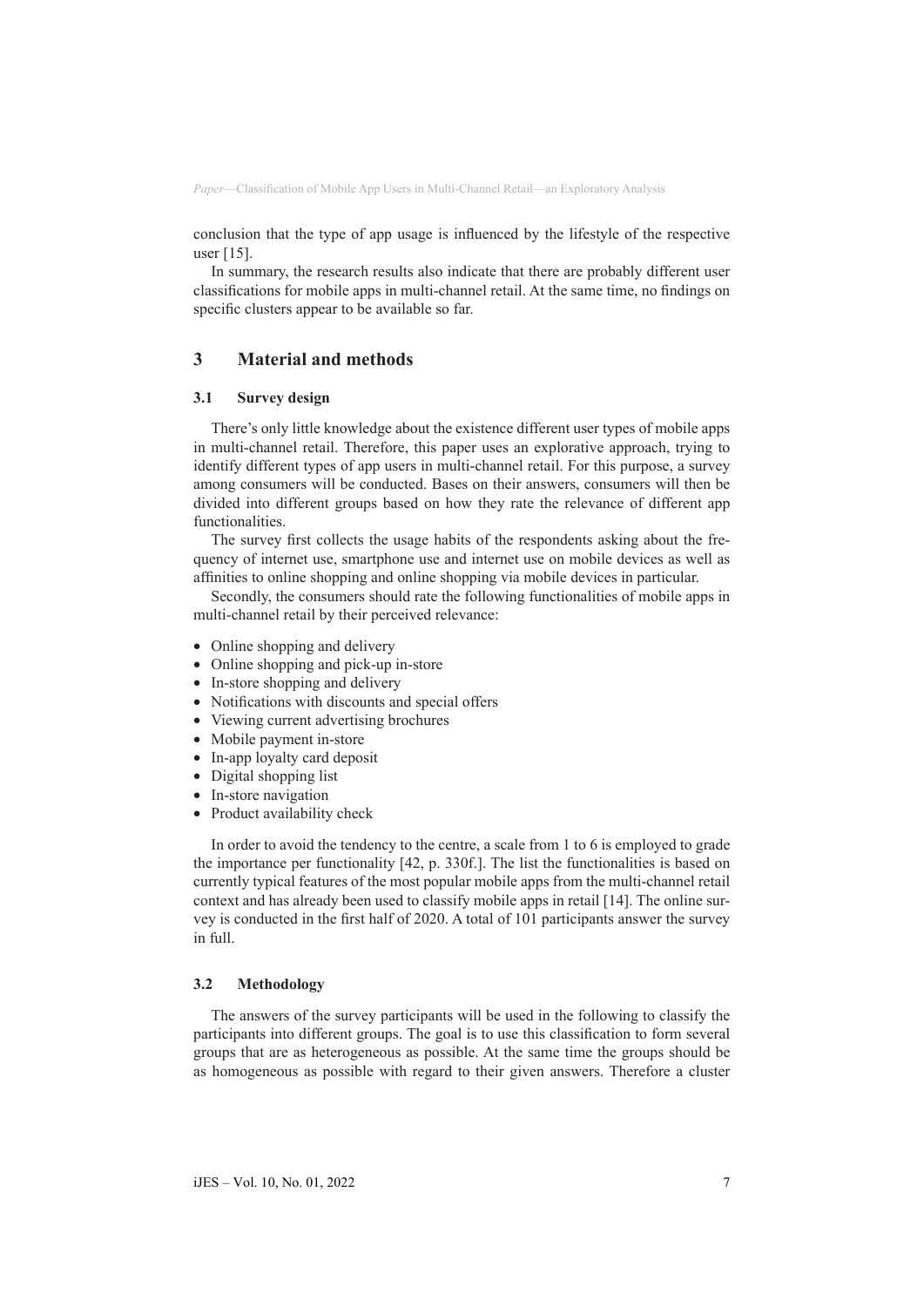analysis is performed [43]. Cluster analysis has a long history in psychology and sociology, especially in explorative contexts [44]–[46]. The analysis is based on Ward's linkage [47]. The measurement of the distances is based on the L2 dissimilarity measure. For the cluster analysis only the answers regarding the functionalities are used, but not those regarding the general usage habits. However, in the later description of the clusters, these general usage habits are also used again to describe the individual clusters. In this way, different types of users can be determined empirically and described for further research and application in practice.

### **4 Results**

Figure 1 shows the results of the cluster analysis. The dendrogram is limited to the top 15 branches for clarity.



**Fig. 1.** Dendrogram of cluster analysis, limited to top 15 branches

Based on the dendrogram, a total of four clusters are identified. In the following the descriptive statistical data per cluster are presented. Additionally, the app users belonging to each cluster are described.

Table 1 shows the results for the first cluster. The first cluster has particularly high values for Internet and mobile Internet usage and smartphone usage. In terms of functionalities, online shopping and delivery, loyalty card deposit and checking product availability play a particularly important role. These users of mobile apps in multichannel retail can be characterized accordingly as technology-open shopping with higher online affinity and low interest in advertising.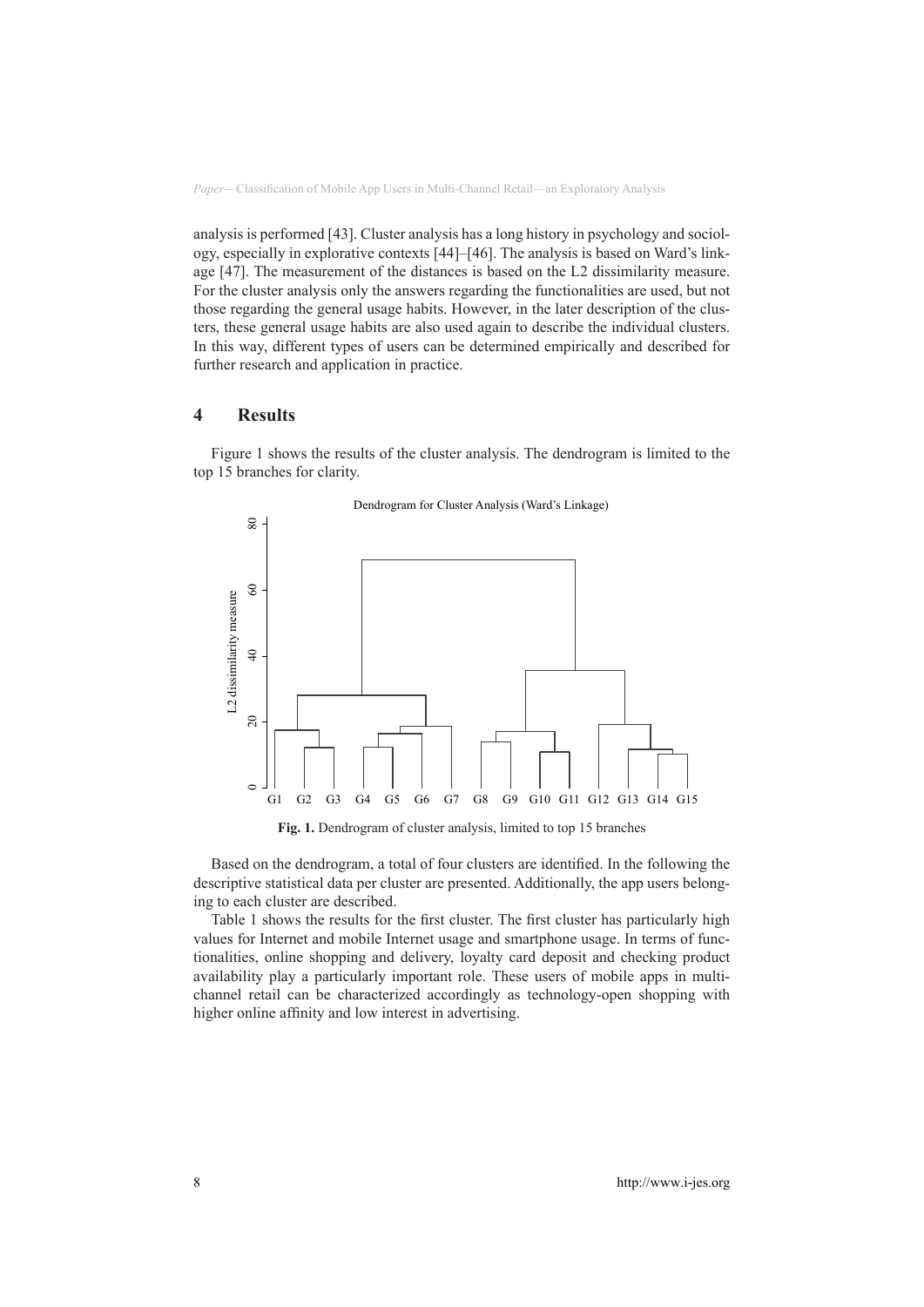| <b>Variable</b>                   | Mean | Std. Dev. |
|-----------------------------------|------|-----------|
| Frequency                         |      |           |
| Internet use                      | 5.61 | .77       |
| Mobile phone                      | 5.65 | .88       |
| Mobile internet                   | 5.26 | 1.42      |
| Internet shopping                 | 4.39 | 1.27      |
| Mobile shopping                   | 3.57 | 1.65      |
| Functionalities                   |      |           |
| Online shopping & delivery        | 5.13 | 1.01      |
| Online shopping $&$ store pick-up | 3.83 | 1.59      |
| In-store shopping $&$ delivery    | 3.00 | 1.48      |
| Discount & offer notifications    | 3.61 | 1.31      |
| Viewing advertising brochures     | 3.57 | 1.67      |
| Mobile payment in-store           | 3.61 | 1.47      |
| In-app loyalty card               | 5.00 | .74       |
| Digital shopping list             | 4.04 | 1.55      |
| In-store navigation               | 3.91 | 1.59      |
| Product availability check        | 5.35 | .78       |

**Table 1.** Descriptive data of cluster 1  $(N = 23)$ 

The descriptive data for the second cluster are shown in Table 2. These app users have a high affinity for discount notifications and advertising, but are not very technology enthusiasts, who mainly shop locally. They make heavy use of the Internet and cell phones. In addition, they attach great importance to discount notifications, digital advertising brochures and checking product availability.

| <b>Variable</b>                   | Mean | Std. Dev. |
|-----------------------------------|------|-----------|
| Frequency                         |      |           |
| Internet use                      | 5.39 | 1.08      |
| Mobile phone                      | 5.31 | 1.14      |
| Mobile internet                   | 4.97 | 1.18      |
| Internet shopping                 | 3.58 | 1.68      |
| Mobile shopping                   | 3.19 | 1.83      |
| <b>Functionalities</b>            |      |           |
| Online shopping $&$ delivery      | 4.61 | 1.36      |
| Online shopping $&$ store pick-up | 4.39 | 1.27      |
| In-store shopping & delivery      | 2.94 | 1.60      |
| Discount & offer notifications    | 5.11 | .89       |
| Viewing advertising brochures     | 5.33 | .86       |

**Table 2.** Descriptive data of cluster  $2 (N = 36)$ 

*(Continued)*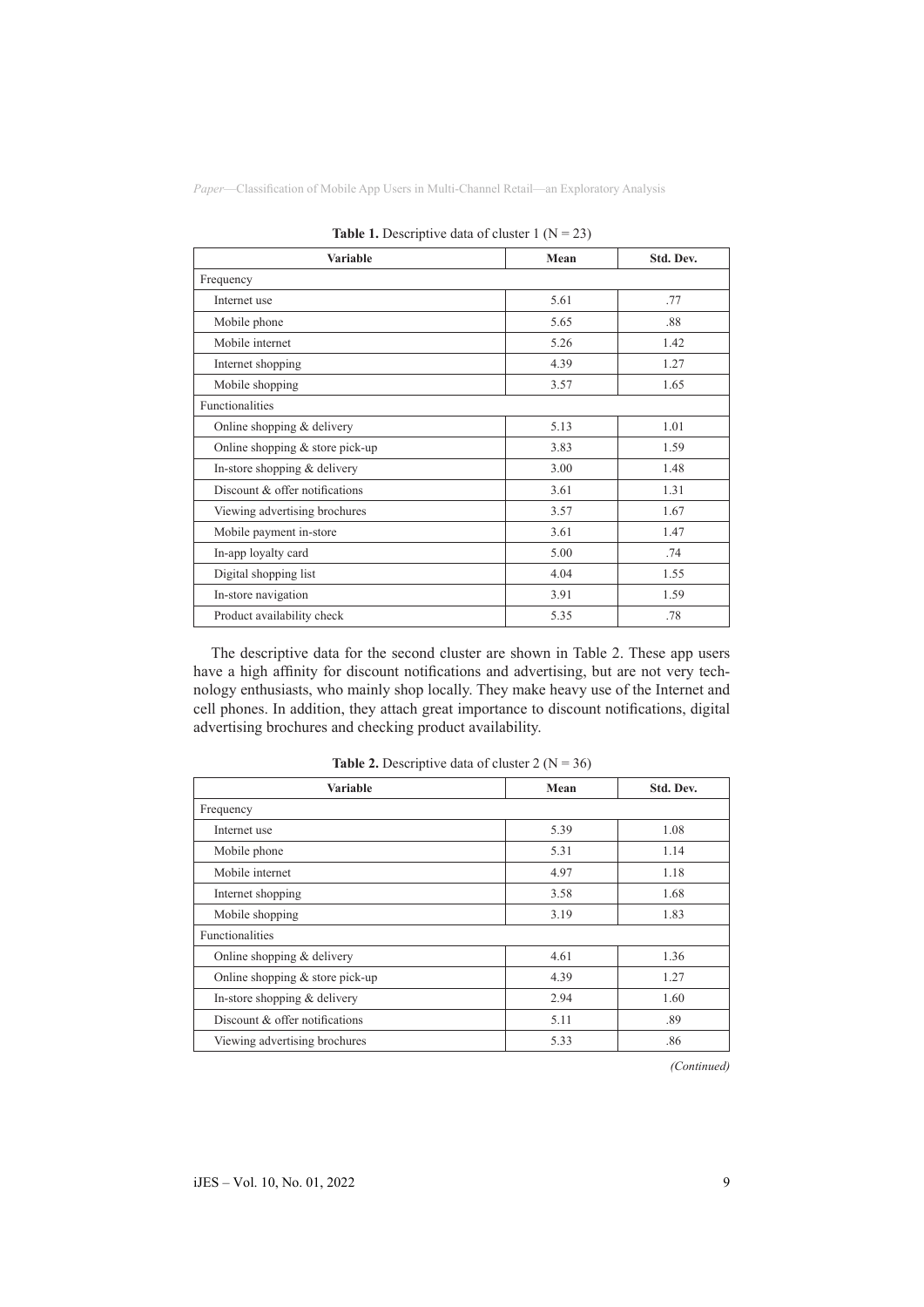| <b>Variable</b>            | Mean | Std. Dev. |  |
|----------------------------|------|-----------|--|
| Mobile payment in-store    | 2.53 | 1.38      |  |
| In-app loyalty card        | 4.89 | 1.01      |  |
| Digital shopping list      | 4.50 | .94       |  |
| In-store navigation        | 2.19 | 1.09      |  |
| Product availability check | 5.06 | 1.01      |  |

**Table 2.** Descriptive data of cluster 2 (N = 36) *(Continued)*

The third cluster is shown in Table 3. These users can be summarized as typical online shoppers. It includes users who show particularly high average values for internet use, mobile phone use, mobile internet use and online shopping & delivery. The values for mobile payment, loyalty card deposit and in-store navigation are rather low. Such features of mobile apps in multi-channel retail would be particularly relevant when shopping in a physical store.

| <b>Variable</b>                   | Mean | Std. Dev. |  |
|-----------------------------------|------|-----------|--|
| Frequency                         |      |           |  |
| Internet use                      | 5.88 | .45       |  |
| Mobile phone                      | 5.42 | .83       |  |
| Mobile internet                   | 5.27 | .92       |  |
| Internet shopping                 | 4.29 | 1.12      |  |
| Mobile shopping                   | 3.25 | 1.42      |  |
| Functionalities                   |      |           |  |
| Online shopping & delivery        | 5.33 | .76       |  |
| Online shopping $&$ store pick-up | 3.83 | 1.20      |  |
| In-store shopping $&$ delivery    | 4.04 | 1.88      |  |
| Discount & offer notifications    | 3.67 | 1.49      |  |
| Viewing advertising brochures     | 3.50 | 1.32      |  |
| Mobile payment in-store           | 1.83 | 1.20      |  |
| In-app loyalty card               | 2.25 | 1.15      |  |
| Digital shopping list             | 3.08 | 1.64      |  |
| In-store navigation               | 2.04 | 1.16      |  |
| Product availability check        | 4.63 | .97       |  |

**Table 3.** Descriptive data of cluster 3 (N=24)

Table 4 shows the fourth cluster. Despite heavy Internet usage, they do not achieve an importance of more than 3.5 for any functionality. Their affinity for online shopping is 3.0, for mobile shopping even only 1.83. These users can also be characterized as technology-averse offline shoppers.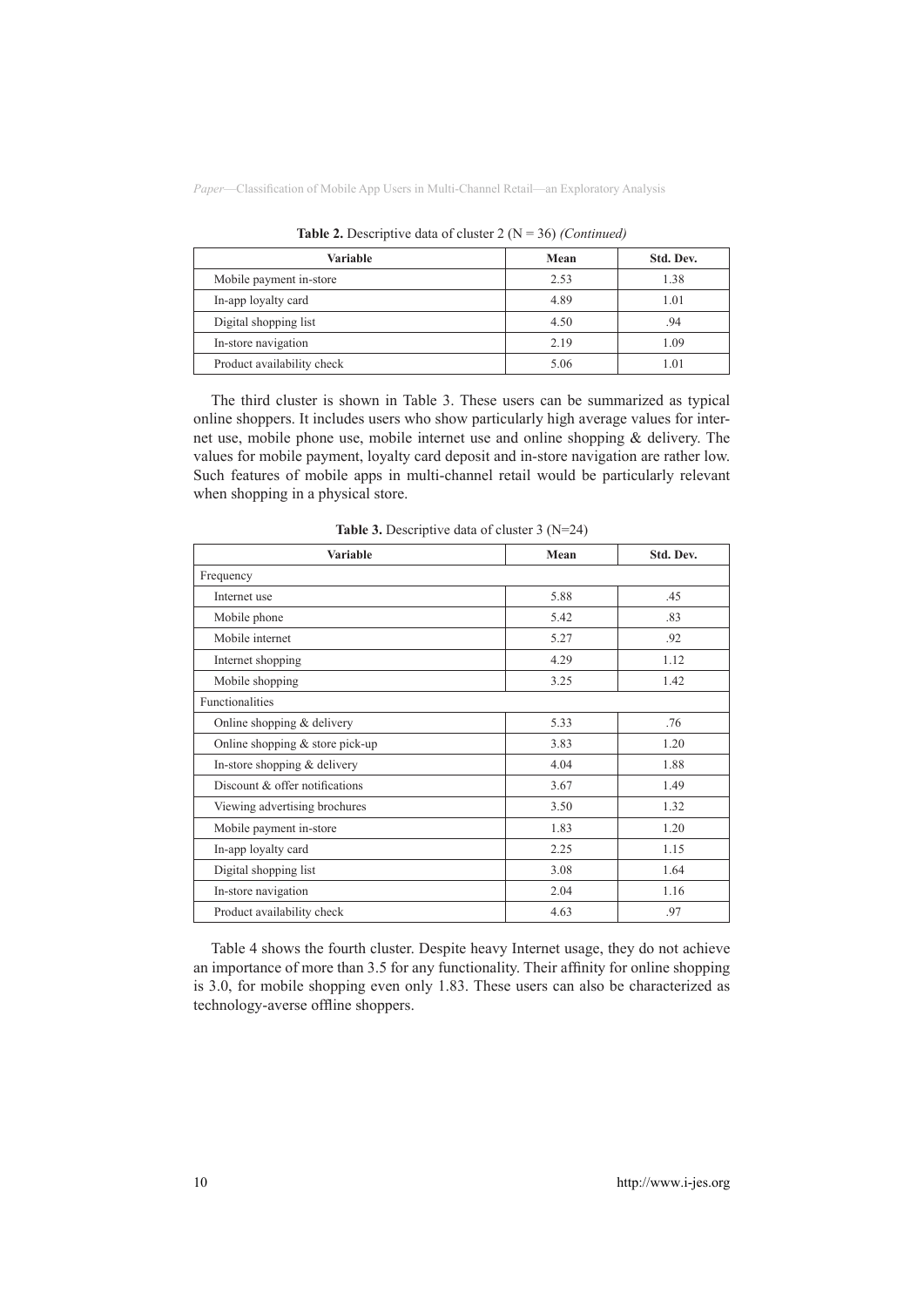| <b>Variable</b>                   | Mean | Std. Dev. |  |
|-----------------------------------|------|-----------|--|
| Frequency                         |      |           |  |
| Internet use                      | 5.11 | 1.28      |  |
| Mobile phone                      | 4.94 | 1.11      |  |
| Mobile internet                   | 4.17 | 1.42      |  |
| Internet shopping                 | 3.00 | 1.50      |  |
| Mobile shopping                   | 1.83 | 1.29      |  |
| Functionalities                   |      |           |  |
| Online shopping & delivery        | 2.56 | 1.34      |  |
| Online shopping $&$ store pick-up | 2.56 | 1.25      |  |
| In-store shopping $&$ delivery    | 1.72 | 1.13      |  |
| Discount & offer notifications    | 2.61 | 1.38      |  |
| Viewing advertising brochures     | 1.94 | 1.21      |  |
| Mobile payment in-store           | 1.50 | .86       |  |
| In-app loyalty card               | 2.28 | 1.41      |  |
| Digital shopping list             | 2.44 | 1.34      |  |
| In-store navigation               | 2.17 | 1.10      |  |
| Product availability check        | 3.28 | 1.71      |  |

|  |  |  | <b>Table 4.</b> Descriptive data of cluster 4 ( $N = 18$ ) |  |  |  |
|--|--|--|------------------------------------------------------------|--|--|--|
|--|--|--|------------------------------------------------------------|--|--|--|

With regard to the dendrogram (Figure 1), a classification using more than four clusters of mobile app users in multi-channel retail is omitted. The four developed clusters provide a sufficient taxonomy for the classification of mobile app users in this context.

# **5 Summary and conclusion**

Against the background of the ever increasing relevance of mobile apps in the digitization of the retail sector, this research aims to close an important research gap regarding the study of app usage behavior. Therefore, the goal of this research is the development of user type policies of mobile apps in multi-channel retail. Based on existing findings on mobile apps in retail in general and existing classifications in the mobile app context, it becomes clear that different user types may exist for mobile apps in multi-channel retail. By means of a survey, data of 101 consumers regarding their internet, shopping and mobile habits are collected. In addition, the respondents are asked to indicate the importance of a total of ten functionalities of mobile apps in multi-channel retail. A cluster analysis is used to identify different user types.

In summary, four different user types of mobile apps in multi-channel retail are identified and characterized:

- • **Technology-open shoppers** with high online affinity and low interest in advertisement
- • **Deal-searching shoppers** with local preferences and low technology enthusiasm
- • **Online shoppers** with high internet and mobile usage
- • **Technology-averse offline shoppers**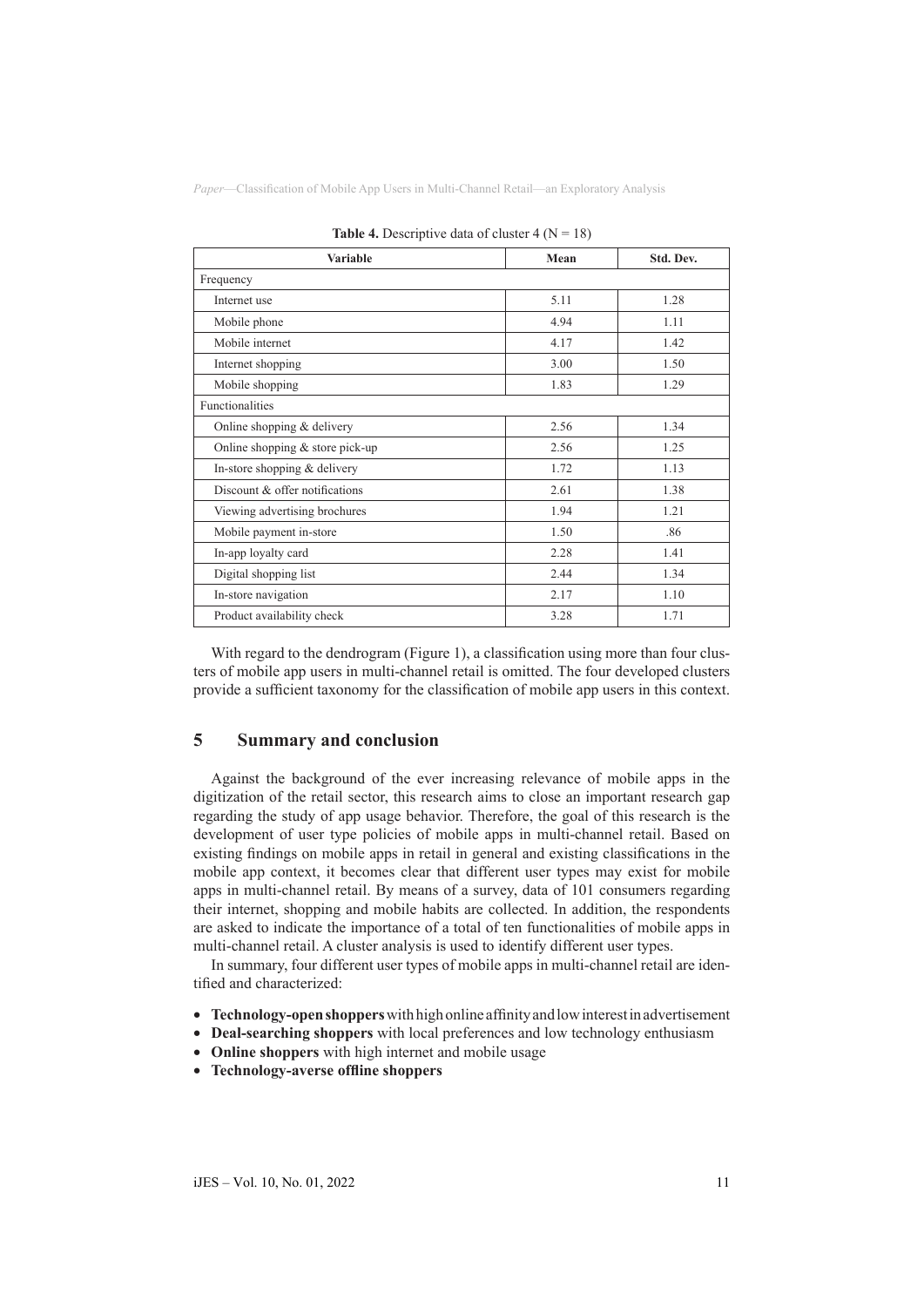This development of user types in a multi-channel retail context completes existing findings on mobile apps from other areas. To the authors' knowledge, this taxonomy is a first-of-its-kind approach to classifying app users in a retail context. As a basis for distinguishing between groups of app users in the future, this classification makes an important contribution to theory and practice. In particular, from a practice perspective, the work is relevant because it simplifies the future development of apps based on different user interests, as has been called for in other contexts, such as education.

Regarding the limitations, it must be noted that the number of consumers surveyed is rather small  $(N = 101)$  and that they are exclusively from German-speaking countries. The classification approach, including its limitations, is therefore a starting point for further research projects, for example to take into account other factors such as usage habits, technology affinity, socio-demographic influences or product groups.

## **6 References**

- [1] HDE, "Verkaufsfläche im Einzelhandel in Deutschland bis 2018," *Statista*, 2019. [https://](https://de.statista.com/statistik/daten/studie/462136/umfrage/verkaufsflaeche-im-einzelhandel-in-deutschland/) [de.statista.com/statistik/daten/studie/462136/umfrage/verkaufsflaeche-im-einzelhan](https://de.statista.com/statistik/daten/studie/462136/umfrage/verkaufsflaeche-im-einzelhandel-in-deutschland/)[del-in-deutschland/](https://de.statista.com/statistik/daten/studie/462136/umfrage/verkaufsflaeche-im-einzelhandel-in-deutschland/) (accessed Dec. 27, 2019).
- [2] Statistisches Bundesamt, "Umsatzentwicklung im Einzelhandel in Deutschland bis 2019," *Statista*, 2020. [https://de.statista.com/statistik/daten/studie/70190/umfrage/umsatz-im](https://de.statista.com/statistik/daten/studie/70190/umfrage/umsatz-im-deutschen-einzelhandel-zeitreihe/)[deutschen-einzelhandel-zeitreihe/](https://de.statista.com/statistik/daten/studie/70190/umfrage/umsatz-im-deutschen-einzelhandel-zeitreihe/) (accessed Dec. 27, 2019).
- [3] Statistisches Bundesamt, "Umsatzanteil des eCommerce im Einzelhandel in Deutschland," *Statista*, 2020. [https://de.statista.com/statistik/daten/studie/261395/umfrage/umsatzanteil](https://de.statista.com/statistik/daten/studie/261395/umfrage/umsatzanteil-des-ecommerce-im-einzelhandel-in-deutschland/)[des-ecommerce-im-einzelhandel-in-deutschland/](https://de.statista.com/statistik/daten/studie/261395/umfrage/umsatzanteil-des-ecommerce-im-einzelhandel-in-deutschland/) (accessed Aug. 26, 2020).
- [4] HDE, Statista, KPMG, and bevh, "Flächenproduktivität im Einzelhandel in Deutschland bis 2018," *Statista*, 2019. [https://de.statista.com/statistik/daten/studie/214701/umfrage/flaech](https://de.statista.com/statistik/daten/studie/214701/umfrage/flaechenproduktivitaet-im-deutschen-einzelhandel/)[enproduktivitaet-im-deutschen-einzelhandel/](https://de.statista.com/statistik/daten/studie/214701/umfrage/flaechenproduktivitaet-im-deutschen-einzelhandel/) (accessed Dec. 27, 2019).
- [5] R. Deckert and A. Wohllebe, *Digitalisierung und Einzelhandel: Taktiken und Technologien, Praxisbeispiele und Herausforderungen*, 1st ed. Wiesbaden, Germany: Springer Gabler, 2021. [Online]. Available: [https://doi.org/10.1007/978-3-658-33090-3\\_1](https://doi.org/10.1007/978-3-658-33090-3_1)
- [6] IfH Köln, "Erwartungen an Cross Channel Angebote im Einzelhandel von Innenstädten nach Einwohnerzahl in Deutschland 2018 I Umfrage," *Statista*, 2019. [https://de.statista.com/](https://de.statista.com/statistik/daten/studie/988859/umfrage/umfrage-zu-cross-channel-angeboten-im-einzelhandel-von-innenstaedten-nach-einwohnerzahl-in-deutschland/) [statistik/daten/studie/988859/umfrage/umfrage-zu-cross-channel-angeboten-im-einzelhan](https://de.statista.com/statistik/daten/studie/988859/umfrage/umfrage-zu-cross-channel-angeboten-im-einzelhandel-von-innenstaedten-nach-einwohnerzahl-in-deutschland/)[del-von-innenstaedten-nach-einwohnerzahl-in-deutschland/](https://de.statista.com/statistik/daten/studie/988859/umfrage/umfrage-zu-cross-channel-angeboten-im-einzelhandel-von-innenstaedten-nach-einwohnerzahl-in-deutschland/) (accessed Aug. 26, 2020).
- [7] IDC, "Smartphones Quartalsabsatz bis Q2 2020," *Statista*, 2020. [https://de.statista.com/](https://de.statista.com/statistik/daten/studie/246300/umfrage/weltweiter-absatz-von-smartphones-nach-quartalen/) [statistik/daten/studie/246300/umfrage/weltweiter-absatz-von-smartphones-nach-quartalen/](https://de.statista.com/statistik/daten/studie/246300/umfrage/weltweiter-absatz-von-smartphones-nach-quartalen/) (accessed Aug. 26, 2020).
- [8] StatCounter, "Anteil mobiler Endgeräte an allen Seitenaufrufen nach Regionen weltweit im Jahr 2018," *Statista*, 2019. [https://de.statista.com/statistik/daten/studie/217457/umfrage/](https://de.statista.com/statistik/daten/studie/217457/umfrage/anteil-mobiler-endgeraete-an-allen-seitenaufrufen-weltweit) [anteil-mobiler-endgeraete-an-allen-seitenaufrufen-weltweit](https://de.statista.com/statistik/daten/studie/217457/umfrage/anteil-mobiler-endgeraete-an-allen-seitenaufrufen-weltweit) (accessed Dec. 31, 2019).
- [9] A. Wohllebe and M. Hillmers, "Towards a Scientific Definition of App Marketing—A Practice-Oriented Approach Using Scientific and Grey Literature," *IJARBM*, vol. 2, no. 1, pp. 13–25, Jun. 2021, <https://doi.org/10.51137/ijarbm.2021.2.1.2>
- [10] AppBrain, "Google Play Store Anzahl der Apps 2020," *Statista*, 2020. [https://de.statista.](https://de.statista.com/statistik/daten/studie/74368/umfrage/anzahl-der-verfuegbaren-apps-im-google-play-store/) [com/statistik/daten/studie/74368/umfrage/anzahl-der-verfuegbaren-apps-im-google-play](https://de.statista.com/statistik/daten/studie/74368/umfrage/anzahl-der-verfuegbaren-apps-im-google-play-store/)[store/](https://de.statista.com/statistik/daten/studie/74368/umfrage/anzahl-der-verfuegbaren-apps-im-google-play-store/) (accessed Aug. 26, 2020).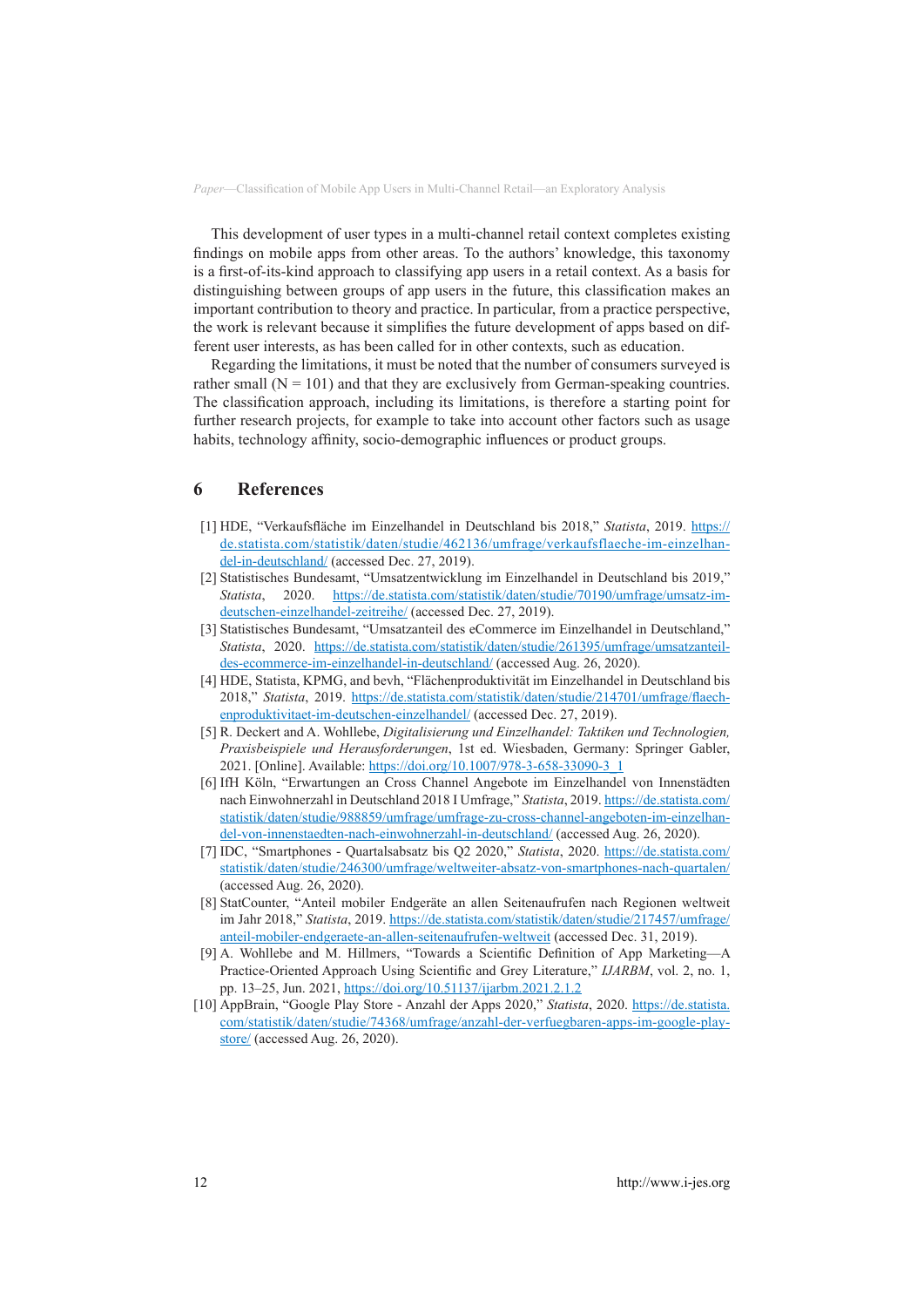- [11] HDE, "Kundenerwartung zu technischen Erneuerungen im Einzelhandel in Deutschland 2018," *Statista*, 2018. [https://de.statista.com/statistik/daten/studie/829480/umfrage/kunden](https://de.statista.com/statistik/daten/studie/829480/umfrage/kundenerwartung-zu-technischen-erneuerungen-im-einzelhandel-in-deutschland/)[erwartung-zu-technischen-erneuerungen-im-einzelhandel-in-deutschland/](https://de.statista.com/statistik/daten/studie/829480/umfrage/kundenerwartung-zu-technischen-erneuerungen-im-einzelhandel-in-deutschland/) (accessed Aug. 26, 2020).
- [12] E. Pantano and C.-V. Priporas, "The Effect of Mobile Retailing on Consumers' Purchasing Experiences: A Dynamic Perspective," *Computers in Human Behavior*, vol. 61, pp. 548– 555, Aug. 2016, <https://doi.org/10.1016/j.chb.2016.03.071>
- [13] A. Wohllebe, P. Dirrler, and S. Podruzsik, "Mobile Apps in Retail: Determinants of Consumer Acceptance—a Systematic Review," *Int. J. Interact. Mob. Technol.*, vol. 14, no. 20, pp. 153–164, 2020, <https://doi.org/10.3991/ijim.v14i20.18273>
- [14] A. Wohllebe, "Mobile Apps in Stationary Retail: Assessing the Theoretical and Practical Relevance of Features and Developing a Typology—Insights Into the German Market," in *Proceedings of the 15th International Conference on Economics and Business 2021*, Miercurea Ciuc, Romania, Mar. 2021, pp. 208–222. [Online]. Available: [http://csik.sapien](http://csik.sapientia.ro/data/Challenges%20in%20the%20carpathian%20basin%20e-book.pdf)[tia.ro/data/Challenges%20in%20the%20carpathian%20basin%20e-book.pdf](http://csik.sapientia.ro/data/Challenges%20in%20the%20carpathian%20basin%20e-book.pdf)
- [15] K. Richter, "Mobile App Usage Styles—An App for Every Lifestyle?," Master Thesis Exposé, University of Kassel, Kassel, 2013. Accessed: Sep. 22, 2020. [Online]. Available: [http://www.uni-kassel.de/fb07/fileadmin/datas/fb07/5-Institute/IBWL/Wagner/Abschlus](http://www.uni-kassel.de/fb07/fileadmin/datas/fb07/5-Institute/IBWL/Wagner/Abschlussarbeiten/Expos%C3%A9/SS_2013/expose_kristina.pdf)[sarbeiten/Expos%C3%A9/SS\\_2013/expose\\_kristina.pdf](http://www.uni-kassel.de/fb07/fileadmin/datas/fb07/5-Institute/IBWL/Wagner/Abschlussarbeiten/Expos%C3%A9/SS_2013/expose_kristina.pdf)
- [16] S. Papadakis, N. Zaranis, and M. Kalogiannakis, "Parental Involvement and Attitudes Towards Young Greek Children's Mobile Usage," *International Journal of Child-Computer Interaction*, vol. 22, p. 100144, Dec. 2019, <https://doi.org/10.1016/j.ijcci.2019.100144>
- [17] S. Papadakis, M. Kalogiannakis, and N. Zaranis, "Educational apps from the Android Google Play for Greek preschoolers: A systematic review," *Computers & Education*, vol. 116, pp. 139–160, Jan. 2018,<https://doi.org/10.1016/j.compedu.2017.09.007>
- [18] N. Eriksson, C.-J. Rosenbröijer, and A. Fagerstrøm, "Smartphones as decision support in retail stores—The role of product category and gender," *Procedia Computer Science*, vol. 138, pp. 508–515, 2018, <https://doi.org/10.1016/j.procs.2018.10.070>
- [19] S. Kim and T. H. Baek, "Examining the Antecedents and Consequences of Mobile App Engagement," *Telematics and Informatics*, vol. 35, no. 1, pp. 148–158, Apr. 2018, [https://](https://doi.org/10.1016/j.tele.2017.10.008) [doi.org/10.1016/j.tele.2017.10.008](https://doi.org/10.1016/j.tele.2017.10.008)
- [20] A. Fagerstrøm, N. Eriksson, and V. Sigurdsson, "The Use of Mobile Apps to Facilitate Customers' Choice-Making When Grocery Shopping," in *Smart Trends in Computing and Communications: Proceedings of SmartCom 2020*, Singapore, 2020, pp. 39–47. [https://doi.](https://doi.org/10.1007/978-981-15-5224-3_4) [org/10.1007/978-981-15-5224-3\\_4](https://doi.org/10.1007/978-981-15-5224-3_4)
- [21] J. T. F. Rosa, "How Does Mobile Apps' E-service Quality Impact Customer Loyalty?: Investigating the Effect of Customer Satisfaction Within the Purchase Experience," May 2019, Accessed: Aug. 30, 2020. [Online]. Available: [https://repositorio.ucp.pt/](https://repositorio.ucp.pt/handle/10400.14/28998) [handle/10400.14/28998](https://repositorio.ucp.pt/handle/10400.14/28998)
- [22] C. L. Newman, K. Wachter, and A. White, "Bricks or Clicks? Understanding Consumer Usage of Retail Mobile Apps," *Journal of Services Marketing*, vol. 32, no. 2, pp. 211–222, Jan. 2018, <https://doi.org/10.1108/JSM-08-2016-0289>
- [23] P. Iyer, A. Davari, and A. Mukherjee, "Investigating the Effectiveness of Retailers' Mobile Applications in Determining Customer Satisfaction and Repatronage Intentions? A Congruency Perspective," *Journal of Retailing and Consumer Services*, vol. 44, pp. 235–243, Sep. 2018,<https://doi.org/10.1016/j.jretconser.2018.07.017>
- [24] A. K. Kaushik, G. Mohan, and V. Kumar, "Examining the Antecedents and Consequences of Customers' Trust Toward Mobile Retail Apps in India," *Journal of Internet Commerce*, vol. 19, no. 1, pp. 1-31, Jan. 2020, <https://doi.org/10.1080/15332861.2019.1686333>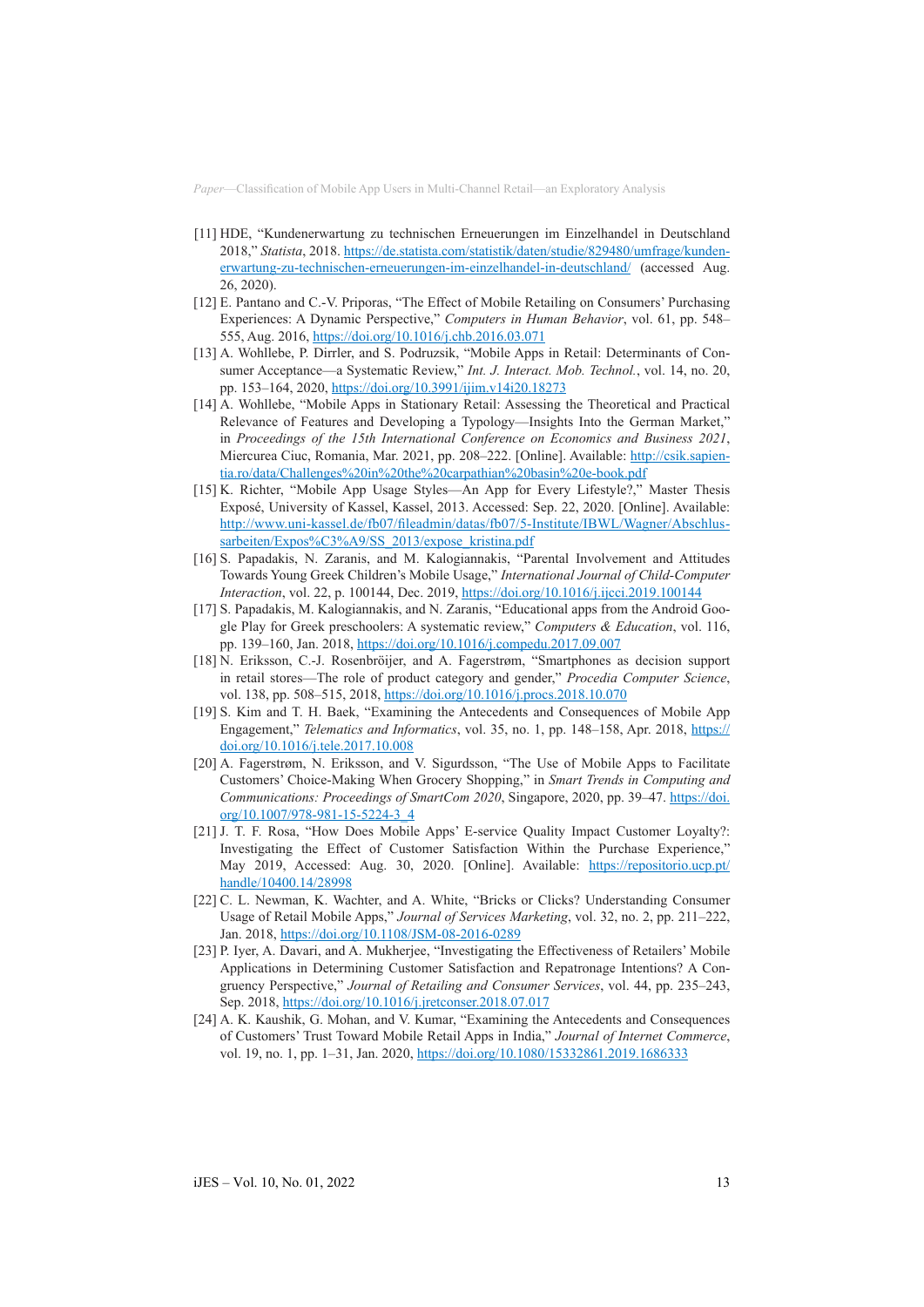- [25] A. Wohllebe, F. Ross, and S. Podruzsik, "Influence of the Net Promoter Score of Retailers on the Willingness of Consumers to Install Their Mobile App," *Int. J. Interact. Mob. Technol.*, vol. 14, no. 19, 2020, <https://doi.org/10.3991/ijim.v14i19.17027>
- [26] S. Kheiravar and N. Richter, "Neue Technologien im stationären Einzelhandel: Mobile Apps oder stationäre Geräte?," in *Digitalisierung im Vertrieb: Strategien zum Einsatz neuer Technologien in Vertriebsorganisationen*, L. Binckebanck and R. Elste, Eds. Wiesbaden: Springer Fachmedien, 2016, pp. 609–631. [https://doi.org/10.1007/978-3-658-05054-2\\_26](https://doi.org/10.1007/978-3-658-05054-2_26)
- [27] S. G. Dacko, "Enabling Smart Retail Settings via Mobile Augmented Reality Shopping Apps," *Technological Forecasting and Social Change*, vol. 124, pp. 243–256, Nov. 2017, <https://doi.org/10.1016/j.techfore.2016.09.032>
- [28] J.-Y. M. Kang, "Augmented Reality Mobile Apps in Fashion Retail: Expectancy-Value Judgments," *International Textile and Apparel Association Annual Conference Proceedings*, vol. 74, no. 1, Art. no. 1, 2017, Accessed: Aug. 30, 2020. [Online]. Available: [https://www.](https://www.iastatedigitalpress.com/itaa/article/id/1794/) [iastatedigitalpress.com/itaa/article/id/1794/](https://www.iastatedigitalpress.com/itaa/article/id/1794/)
- [29] C. J. Parker and H. Wang, "Examining hedonic and utilitarian motivations for m-commerce fashion retail app engagement," *Journal of Fashion Marketing and Management: An International Journal*, vol. 20, no. 4, pp. 487–506, Jan. 2016, [https://doi.org/10.1108/](https://doi.org/10.1108/JFMM-02-2016-0015) [JFMM-02-2016-0015](https://doi.org/10.1108/JFMM-02-2016-0015)
- [30] R. Bodmeier, D. Scheck, and K. Lieber, "Mobile Eats the Retail World," in *Handel mit Mehrwert*, Accenture GmbH, G. Heinemann, H. M. Gehrckens, and T. Täuber, Eds. Wiesbaden: Springer Fachmedien Wiesbaden, 2019, pp. 135–152. [https://doi.](https://doi.org/10.1007/978-3-658-21692-4_5) [org/10.1007/978-3-658-21692-4\\_5](https://doi.org/10.1007/978-3-658-21692-4_5)
- [31] P. S. Shukla and P. V. Nigam, "E-Shopping using Mobile Apps and the Emerging Consumer in the Digital Age of Retail Hyper personalization: An Insight," *PBR*, vol. 10, no. 10, pp. 131–139, 2018, [Online]. Available: [http://www.pbr.co.in/2018/2018\\_month/April/16.](http://www.pbr.co.in/2018/2018_month/April/16.pdf) [pdf](http://www.pbr.co.in/2018/2018_month/April/16.pdf)
- [32] M. Adler and A. Wohllebe, "Consumers Choosing Retailers On Online Marketplaces: How Can Retailers Differentiate Apart From The Price?—An Exploratory Investigation," *IJARBM*, vol. 1, no. 1, pp. 27–36, Dec. 2020, <https://doi.org/10.51137/ijarbm.2020.1.1.3>
- [33] G. Wang, X. Zhang, S. Tang, H. Zheng, and B. Y. Zhao, "Unsupervised Clickstream Clustering for User Behavior Analysis," in *Proceedings of the 2016 CHI Conference on Human Factors in Computing Systems*, New York, NY, USA, May 2016, pp. 225–236. [https://doi.](https://doi.org/10.1145/2858036.2858107) [org/10.1145/2858036.2858107](https://doi.org/10.1145/2858036.2858107)
- [34] W. Maalej, Z. Kurtanović, H. Nabil, and C. Stanik, "On the automatic classification of app reviews," *Requirements Eng*, vol. 21, no. 3, pp. 311–331, Sep. 2016, [https://doi.org/10.1007/](https://doi.org/10.1007/s00766-016-0251-9) [s00766-016-0251-9](https://doi.org/10.1007/s00766-016-0251-9)
- [35] E. Guzman, M. El-Haliby, and B. Bruegge, "Ensemble Methods for App Review Classification: An Approach for Software Evolution (N)," in *2015 30th IEEE/ACM International Conference on Automated Software Engineering (ASE)*, Nov. 2015, pp. 771–776. [https://doi.](https://doi.org/10.1109/ASE.2015.88) [org/10.1109/ASE.2015.88](https://doi.org/10.1109/ASE.2015.88)
- [36] M. Lu and P. Liang, "Automatic Classification of Non-Functional Requirements from Augmented App User Reviews," in *Proceedings of the 21st International Conference on Evaluation and Assessment in Software Engineering*, New York, NY, USA, Jun. 2017, pp. 344–353. <https://doi.org/10.1145/3084226.3084241>
- [37] H. Yang and P. Liang, "Identification and Classification of Requirements from App User Reviews," Jul. 2015, pp. 7–12. <https://doi.org/10.18293/SEKE2015-063>
- [38] E. Pechenkina, "Developing a Typology of Mobile Apps in Higher Education: A National Case-study," *Australasian Journal of Educational Technology*, vol. 33, no. 4, Art. no. 4, Aug. 2017,<https://doi.org/10.14742/ajet.3228>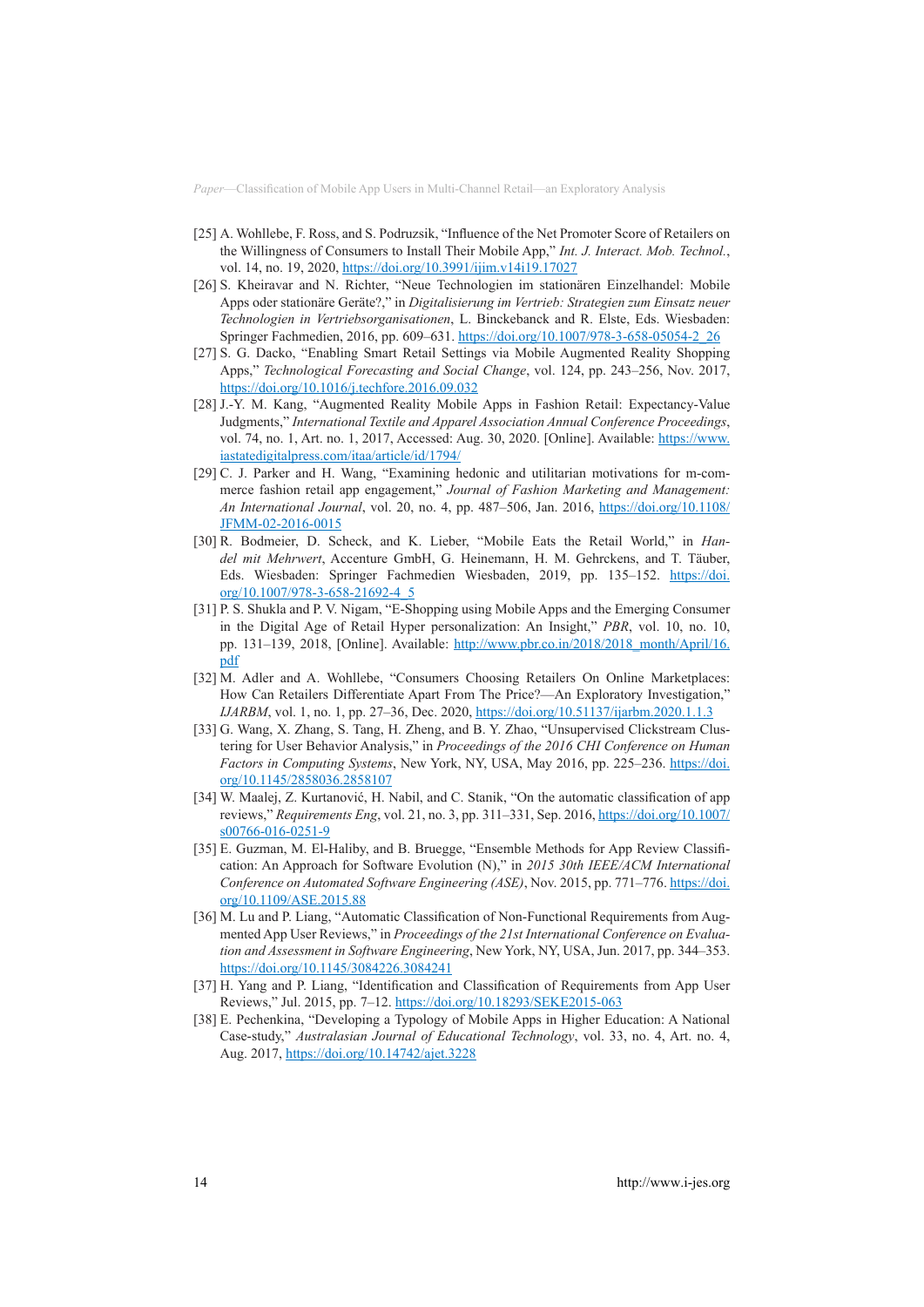- [39] H.-J. Kim and J.-Y. Rha, "Is Smartphone Smart for Everybody? A Study of Smartphone User Typology," *Journal of Digital Convergence*, vol. 13, no. 1, pp. 37–47, 2015, [https://doi.](https://doi.org/10.14400/JDC.2015.13.1.37) [org/10.14400/JDC.2015.13.1.37](https://doi.org/10.14400/JDC.2015.13.1.37)
- [40] L. Rochat, F. Bianchi-Demicheli, E. Aboujaoude, and Y. Khazaal, "The Psychology of 'swiping': A Cluster Analysis of the Mobile Dating App Tinder," *Journal of Behavioral Addictions*, vol. 8, no. 4, pp. 804–813, Dec. 2019,<https://doi.org/10.1556/2006.8.2019.58>
- [41] J. Milward, P. Deluca, C. Drummond, and A. Kimergård, "Developing Typologies of User Engagement With the BRANCH Alcohol-Harm Reduction Smartphone App: Qualitative Study," *JMIR mHealth and uHealth*, vol. 6, no. 12, p. e11692, 2018, [https://doi.](https://doi.org/10.2196/11692) [org/10.2196/11692](https://doi.org/10.2196/11692)
- [42] R. Schnell, P. B. Hill, and E. Esser, *Methoden der empirischen Sozialforschung*, 6. völlig überarbeitete und erweiterte Aufl. München: R. Oldenbourg, 1999.
- [43] ScienceDirect.com, "Cluster Analysis an overview | ScienceDirect Topics," *ScienceDirect Topics*. <https://www.sciencedirect.com/topics/medicine-and-dentistry/cluster-analysis> (accessed Sep. 21, 2020).
- [44] R. B. Cattell, "The Description of Personality: Basic Traits Resolved Into Clusters," *The*  Journal of Abnormal and Social Psychology, vol. 38, no. 4, pp. 476-506, 1943, [https://doi.](https://doi.org/10.1037/h0054116) [org/10.1037/h0054116](https://doi.org/10.1037/h0054116)
- [45] D. Defays, "An Efficient Algorithm for a Complete Link Method," *The Computer Journal*, vol. 20, no. 4, pp. 364–366, Apr. 1977,<https://doi.org/10.1093/comjnl/20.4.364>
- [46] R. Sibson, "SLINK: An Optimally Efficient Algorithm for the Single-link Cluster Method," *The Computer Journal*, vol. 16, no. 1, pp. 30–34, Jan. 1973, [https://doi.org/10.1093/](https://doi.org/10.1093/comjnl/16.1.30) [comjnl/16.1.30](https://doi.org/10.1093/comjnl/16.1.30)
- [47] J. H. Ward, "Hierarchical Grouping to Optimize an Objective Function," *Journal of the American Statistical Association*, vol. 58, no. 301, pp. 236–244, Mar. 1963, [https://doi.org/](https://doi.org/10.1080/01621459.1963.10500845) [10.1080/01621459.1963.10500845](https://doi.org/10.1080/01621459.1963.10500845)

## **7 Authors**

**Atilla Wohllebe** works as a consultant, employee, researcher and lecturer. Specializing in digital CRM and the digitization of retail, he has also published several books, book chapters and scientific papers. As a lecturer, he lectures Multi-Channel Retailing in the e-commerce program at the University of Applied Sciences Wedel, Germany. Atilla is a board member of the Digital Analytics Association Germany (DAA) and a member of the International Association of Online Engineering (IAOE). He is currently pursuing a Ph. D. program at MATE Hungarian University of Agriculture and Life Sciences—Kaposvár Campus, Kaposvár, Hungary.

**Dirk-Siegfried Hübner** is a PhD Student at the Doctoral School in Management and Organizational Sciences, MATE Hungarian University of Agriculture and Life Sciences—Kaposvár Campus, Kaposvár, Hungary. He is scientifically and professionally engaged in energy management and sustainability. Dirk-Siegfried Hübner lives in Germany.

**Doreen Kämpf** was born in Leipzig, Saxony, Germany. She studied Business Administration at the Berufsakademie Sachsen and Taxation and Accounting at the University of Applied Sciences Merseburg. Currently, she is doing a PhD program at MATE Hungarian University of Agriculture and Life Sciences. She is doing research on co-opetition in the field of microeconomics. Until 2020, she worked at Mitteldeutsche